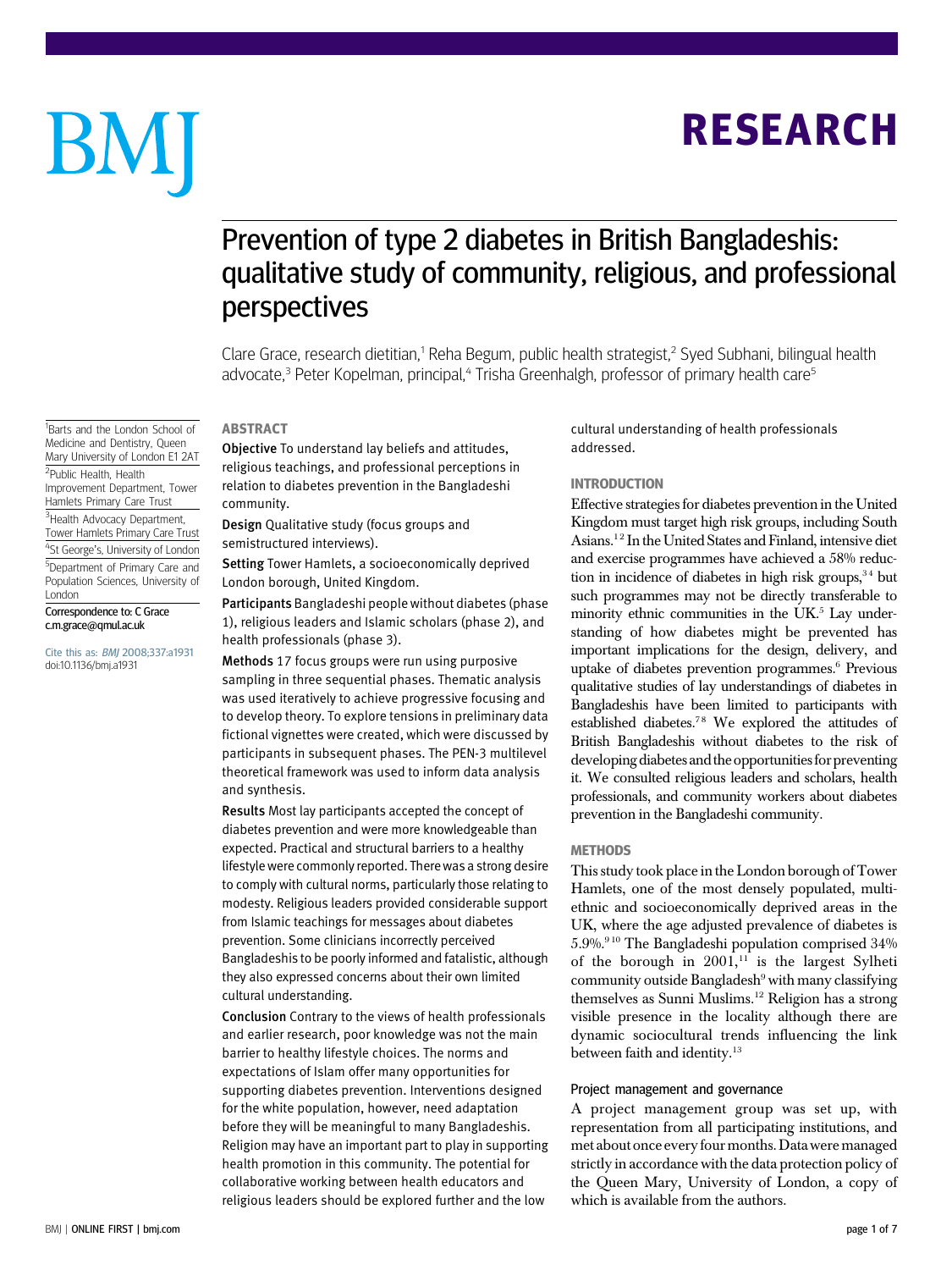#### RESEARCH



Multidimensional PEN-3 health promotion model. Adapted from Airhihenbuwa<sup>16</sup>

#### Study design

The study comprised 17 focus groups in three phases: lay people (37 men, 43 women who participated in 10 groups), Islamic scholars and religious leaders (14 men and 15 women who participated in four groups), and health professionals (19 women and 1 man who participated in three groups, two men and six women in eight individual interviews). We analysed the findings from each phase and used them to design subsequent phases, allowing progressive focusing of the research.

#### Phase 1: Lay people

We explored the attitudes, values, and beliefs of first and second generation Bangladeshi participants without diabetes towards the prevention of type 2 diabetes. We purposively selected participants so as to achieve maximum variation by sex, age, body mass index, and family history of diabetes. We recruited potential participants through community centres, mosques, and general practices, with groups subsequently run at the same venues. Information was available in written English or standard Bengali and an audio Sylheti version (there is no written form of Sylheti, the dialect of Bengali spoken by most London Bangladeshis).

Participants completed a short eligibility questionnaire detailing age, family history of diabetes, and generation immigrant; weight and height were measured. We invited 10 participants to each group on the basis of the purposive selection criteria. Groups were heterogeneous for most selection criteria but kept broadly homogeneous for socioeconomic status, education level, and generation of immigrant. We selected equal numbers with and without a family history of diabetes. Single sex focus groups were run by the same sex investigator (SS, RB, CG), with first generation groups run in Sylheti and second generation in English at the request of participants. To introduce different issues with probing prompt questions to explore responses in greater depth we used the topic guide (see appendix 1 on bmj.com), derived from a review of the literature, including our own previous work.

Photographs of Bangladeshi and Western meals and silhouettes of active and inactive figures were used as a basis for conversations around barriers and facilitators to food and activity choices.

After data analysis, we summarised thefindings from phase 1 into vignettes using the critical fiction technique. This involves extracting key themes from the data and weaving them into a fictional story (see appendix 2 on bmj.com).<sup>14</sup> These vignettes were used in the phase 2 focus groups.

#### Phase 2: Islamic scholars and religious leaders

Male volunteers were recruited through mosques, Islamic forums, and Islamic schools. They held a degree in Islamic studies, and many also had higher degrees. Participating Imams suggested we also recruit leaders of female Islamic study circles. Participants completed an eligibility questionnaire giving similar details to those in phase 1 together with information on faith related training and position. We invited eight to 10 participants to each group. Vignettes based on phase 1 findings were presented to the faith leaders and their perspectives explored, focusing mainly but not exclusively on their interpretation of Islam.

#### Phase 3: Health professionals

We explored the attitudes and experiences of health professionals working with the Bangladeshi community on managing weight, lifestyle, and diabetes. A focus group was run for nurses (four practice nurses, two diabetes specialist nurses, all female), dietitians (two community and four secondary care, all female), and health advocates (six women and one man). The balance between the sexes reflected the sex composition in the professional groups. Recruitment occurred through departmental, professional forums, and clinical meeting presentations as well asthrough individual letters of invitation.We invited seven to 10 participants to each group. Participants completed an eligibility questionnaire giving similar details to those in phase 1 and 2 plus information on any training received on lifestyle modification. Recruiting busy general practitioners to focus groups proved impossible, therefore we changed the study design to one to one semistructured interviews.We used statements and vignette style clinical scenarios to explore views. An outline topic guide is given in appendix 3 on bmj.com.

#### Data processing and analysis

Focus group discussions were transcribed verbatim and where necessary translated. A sample of translations was independently checked for accuracy. The transcripts were analysed by thematic content analysis using the constant comparative method to cover identified and emerging themes.<sup>15</sup> We used NVIVO, a software program for supporting qualitative data analysis. Codes are allocated by the researchers just as in manual analysis, but the software allows automated indexing, searching, and the creation of subcodes in "tree" fashion, thus allowing a large and complex dataset to be organised and analysed more easily(see www.qsrinterna tional.com/products\_nvivo.aspx).We undertook analysis throughout the different phases so that emerging themes could be considered and incorporated into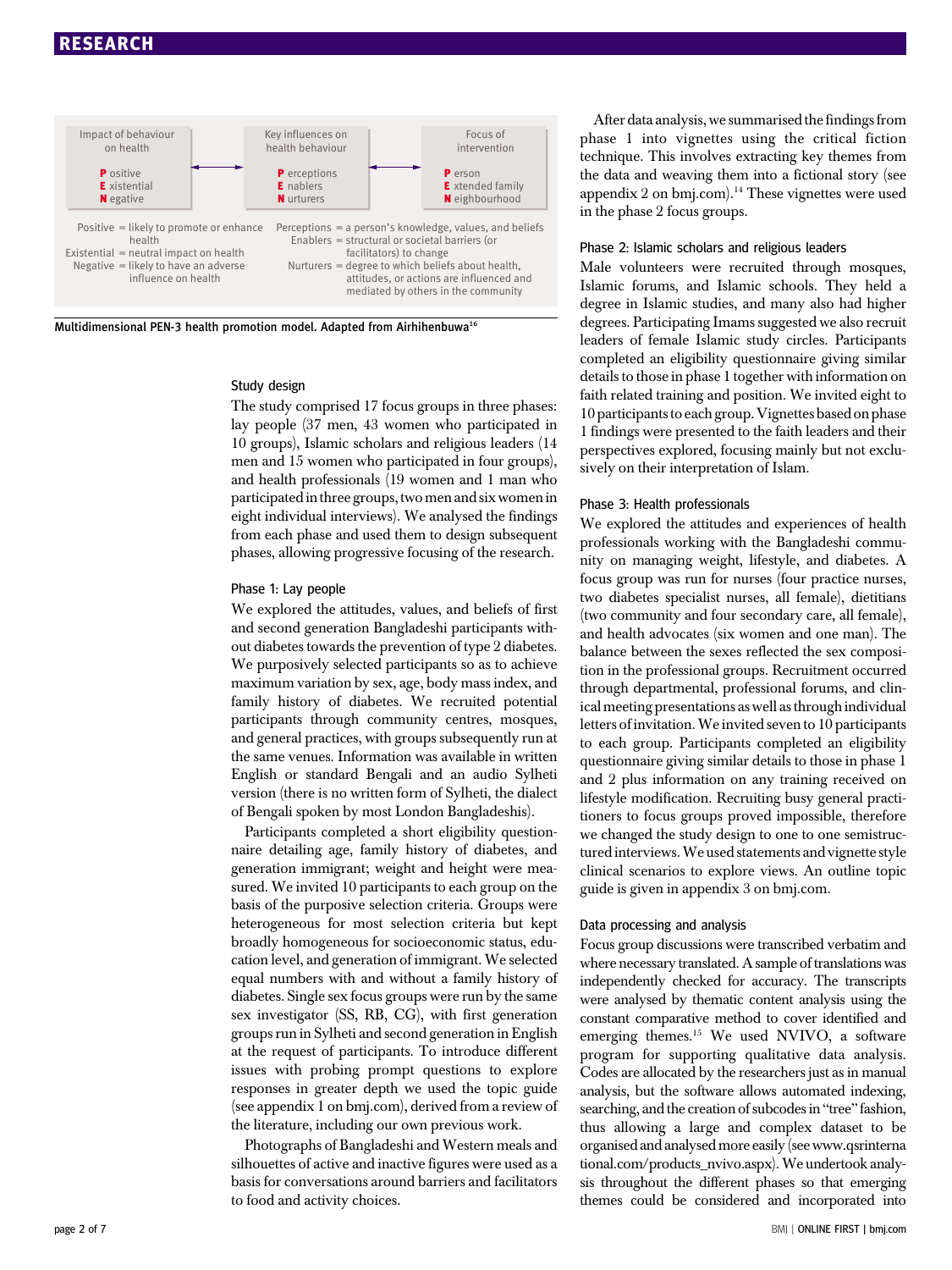subsequent data collection (CG, TG). To enhance data synthesis and interpretation, emerging themes were discussed frequently among the team.

Data analysis was guided by the PEN-3 health promotion model (figure),<sup>16</sup> which challenges and seeks to broaden the traditional westernised medical approach to disease prevention. This approach places culture at the core of the development and evaluation of successful health promotion programmes.

#### RESULTS

The table summarises the demographics of the focus groups in the three phases of the study. Several main themes emerged.

#### Lay understanding of diabetes

Knowledge of diabetes was generally high and had been gleaned primarily through experience of diabetes in a relative or friend. Most participants recognised the central role of personal lifestyle choices including diet (especially sugar and fat), excess body weight, and physical inactivity in the development of diabetes. They saw the condition as at least partially preventable through lifestyle change.17 Some believed that kerela (traditional vegetable) and other bitter foods could prevent diabetes.

Other perceived causes of diabetesincluded heredity and stress, which were seen as linked to social isolation.<sup>78</sup> It was widely believed that "staying at home" played a part in poor mental wellbeing and ill health, particularly for women.

A minority of lay participants thought a family history meant diabetes was inevitable, but most thought that risk could be modified through lifestyle change. Some saw the onset of diabetes as unpredictable and its impact as cataclysmic: "We have much fear of this disease, once this disease is developed, there will be no way to save yourself" (P1/FG1/R1: female, first generation, age 49). Others, however, saw diabetes as widespread in their community and (implicitly) something not to be too concerned about.

#### Living a "healthy life"

Lay participants and religious leaders both emphasised the resonance between Islamic teachings and healthy lifestyle messages such as eating a diet high in vegetables, fruit, and fish; portion control; looking after one's body; and participating in physical activity. Rice was consistently seen as an important component of the traditional Bangladeshi diet but there was confusion over the optimum type and quantity.

Lay participants selected medium sized body images as aesthetically pleasing and associated with "good health." Both underweight and obese body sizes were termed "weak"; such people were seen as compromised in their family and religious duties as well as

| Characteristics of focus groups during three phases of study |                                                                                     |                                           |                                                                                       |
|--------------------------------------------------------------|-------------------------------------------------------------------------------------|-------------------------------------------|---------------------------------------------------------------------------------------|
| Characteristic                                               | Phase 1                                                                             | Phase 2                                   | Phase 3                                                                               |
| Sampling frame                                               | Lay people without diabetes                                                         | Religious leaders and<br>Islamic scholars | Health professionals                                                                  |
| Total No of participants                                     | 80                                                                                  | 29                                        | 28                                                                                    |
| Mean (SD) age (years)                                        | 35(2)                                                                               | 35(8)                                     | 41(8)                                                                                 |
| Sex:                                                         |                                                                                     |                                           |                                                                                       |
| Men                                                          | 37                                                                                  | 14                                        | 3                                                                                     |
| Women                                                        | 43                                                                                  | 15                                        | 25                                                                                    |
| Generation immigrant:                                        |                                                                                     |                                           |                                                                                       |
| First generation                                             | 62                                                                                  | 25                                        | Data not collected                                                                    |
| Second generation                                            | 18                                                                                  | 4                                         | Data not collected                                                                    |
| History of diabetes in first<br>degree relative:             |                                                                                     |                                           |                                                                                       |
| Yes                                                          | 30                                                                                  | 15                                        | Data not collected                                                                    |
| No                                                           | 50                                                                                  | 14                                        | Data not collected                                                                    |
| Ethnicity:                                                   |                                                                                     |                                           |                                                                                       |
| Bangladeshi                                                  | 80                                                                                  | 29                                        | 7                                                                                     |
| Other Asian                                                  |                                                                                     |                                           | $\mathbf{1}$                                                                          |
| White                                                        |                                                                                     |                                           | 17                                                                                    |
| <b>Black</b>                                                 |                                                                                     |                                           | 3                                                                                     |
| Mean (SD) body mass index                                    | 26.4(3.7)                                                                           | Data not collected                        | Data not collected                                                                    |
| Mean (SD) deprivation index                                  | 51.5(10.1)                                                                          | Data not collected                        | Data not collected                                                                    |
| Study design:                                                |                                                                                     |                                           |                                                                                       |
| Focus groups                                                 | 10                                                                                  | 4                                         | 3                                                                                     |
| Individual interviews                                        |                                                                                     |                                           | 8                                                                                     |
| Segmentation                                                 | Separate groups for men and women and for<br>first and second generation immigrants | Separate groups for<br>men and women      | Separate focus groups for dietitians, nurses,<br>advocates. All general practitioners |

interviewed individually by own preference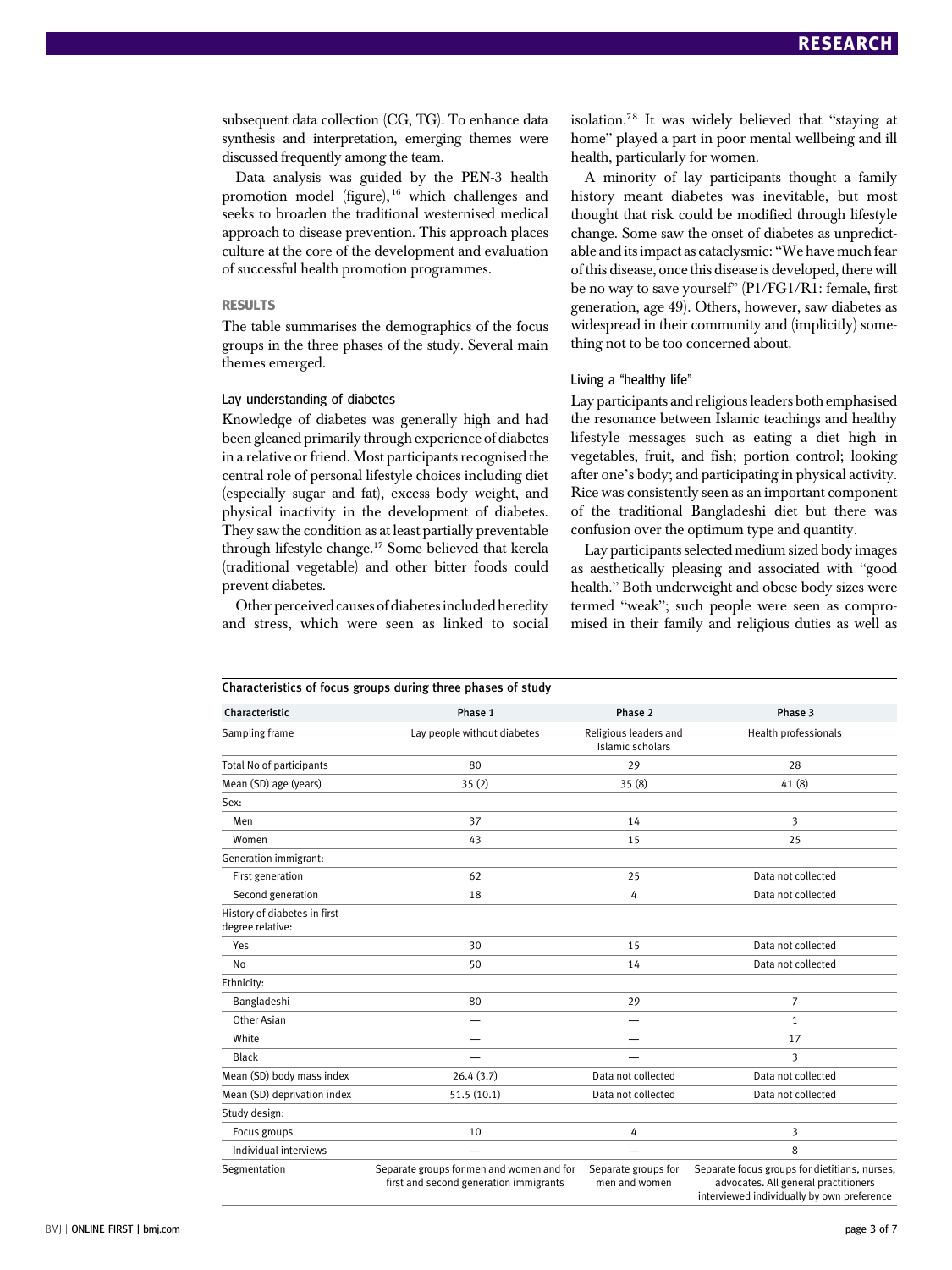#### Key theories and sociological concepts that informed the analysis

Self determination theory—extent to which the motivational basis of changing behaviour is self determined. It distinguishes between autonomous and controlled motivations. Autonomous regulation equates with personal values and choice whereas controlled regulation relates to being pressured by external forces (shame, guilt, or subjective pressure)<sup>3637</sup>

Theory of reasoned action—subjective norms (major determinants of behaviour) are the perception of social pressure to perform/not perform a behaviour based on its acceptability/appropriateness and the motivation to comply with this pressure $43\,44$ 

Identity capital—defined as "what individuals invest in who they are."<sup>45</sup> Tangible investment (for example, qualifications) or intangible (self esteem, critical thinking abilities, internal locus of control). These influence capacity to reflect, understand, and negotiate the challenges and opportunities met in life.<sup>45</sup> Investment in the self aligns with the values of Western "individualist" societies more than with "collectivist societies whose values are oriented to duty, following shared norms, and investing in relationships with other people<sup>45</sup>

Critical health literacy—embraces not only literacy and numeracy but also the ability to think critically about advice on health and seek greater control over one's life<sup>1741</sup>

> predisposed to ill health. Health professionals believed (incorrectly) that Bangladeshis associate obesity with health and fertility, and hence significantly underestimated the willingness of this community to control weight.

> Far from being alien to their religious identity, lay participants saw physical activity as important for mental wellbeing and a way of caring for the body, a central feature of the Muslim way of life. Physical fitness was viewed as enhancing a person's ability to contribute to family duties, as well as a good way to control weight. Walking was seen as a valuable exercise, presenting no challenges to modesty, and was viewed by lay people and religious leaders as supported by Islamic teachings. Namaz (five times daily prayer required of devout Muslim) was widely referred to as "exercise." Interestingly, while lay participants saw namaz as adequate exercise for maintaining health, religious leaders did not; religious leaders were in favour of conventional forms of exercise (especially walking) as part of a healthy lifestyle.

#### Responsibility for diabetes prevention

Some lay participants believed that fear of the devastating impact of diabetes would motivate preventive action across the Bangladeshi community. Others, including Islamic scholars, framed prevention in a more positive but less dramatic way as part of a healthy lifestyle that all Bangladeshis should follow. When this theme was discussed, many participants asked for more specific information on what actions they should take.

"Control" was a strong theme in relation to diabetes prevention in all lay groups. People with diabetes were labelled as "out of control," whereas those without diabetes were perceived as "in control" of food and activity choices, usually equated with having a routine or timetable. Control was generally viewed as internal (taking individual responsibility for action), with the family providing behavioural, emotional, and intellectual support. A few lay participants, however, saw control as something to be imposed and policed externally by the family:

"The family should cook the food which is advisable for him [person with or at risk of diabetes] and not to offer him any food meant for all other members of the family. They should not allow him to eat any food even though he asks for" (P1/FG5: male, first generation, age unknown)

Seeking knowledge is an important aspect of the Islamic way of life, and both lay participants and religious scholars believed that education about faith was one mechanism through which preventive messages (especially those linked to misinterpretations of religious teachings) could be conveyed. Faith was seen as linked to individuals' confidence and motivation to change behaviour. Religious leaders were seen as trusted sources of information and support (the word Imam means teacher). They had access to large sectors of the community and were keen to incorporate messages on diabetes prevention in their teaching. They were enthusiastic about working in partnership with health professionals for mutual education and with a view to developing initiatives within the community for diabetes prevention.

#### Fatalism

Many health professionals were reluctant to discuss lifestyle change in clinical consultations, partly because of their own poor cultural and religious understanding and because they perceived Bangladeshis as fatalistic (especially in relation to "the will of Allah") and hence resistant to education on diabetes prevention: "They have to believe it to change it" (P3/FG2/R2: health advocate: female, age 35).

Interestingly, few lay participants expressed religious fatalism, but many suggested that "other people," particularly the older generation, held such beliefs. Religious leaders saw religious fatalism as misinterpretation of Islamic teachings and were keen to address this in their role as educators.

#### Social roles and expectations

Several traditional social norms were described, especially the expectation for women to remain in the home, dress modestly, and prioritise family and community over independence and social freedom for example, not to ask someone else to mind their children. Such norms potentially conflicted with efforts to achieve health related lifestyle change. In some focus groups, women felt strong pressure to conform to traditional norms and expectations; in others (with younger and second generation women), there was support for resisting them.

The important social role of food in Bangladeshi culture was a prominent theme. Certain foods (plain rice, dhal, dry curries; one or two dishes for each meal) were considered "everyday" items and were often distinct from "special menu" foods (pilau rice, biryani,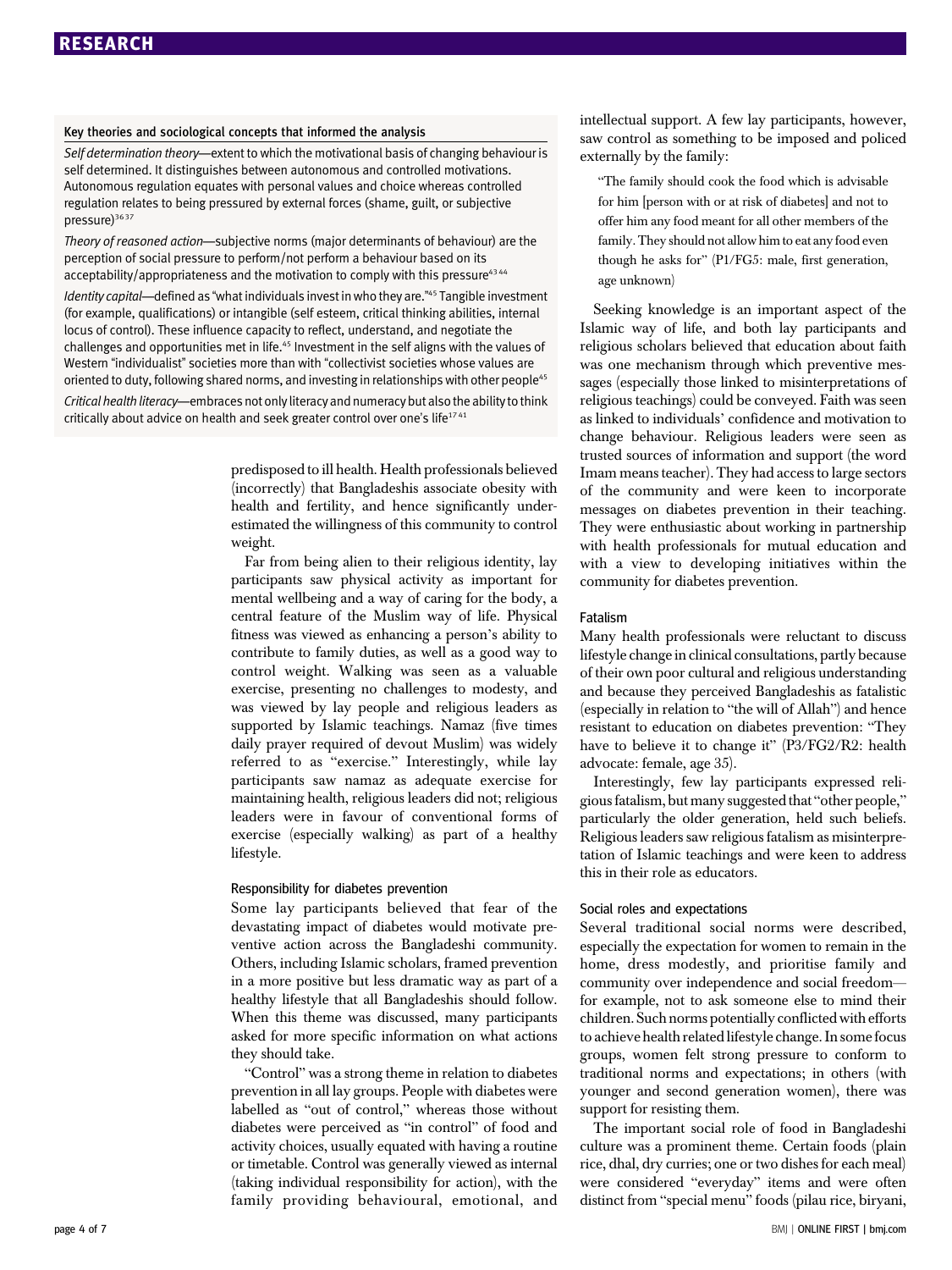mistee; six or seven dishes for each meal) served to guests. Serving curries with reduced oil and spice content, often referred to as "white" or "pale" curries, was considered inhospitable and would be shameful to the host:

"We cook special foods in compliance of Bangladeshi society's expectation. Otherwise people will say the new guests are not properly entertained. These foods are cooked for the fear of public scandal" (P1/FG5: female, first generation, age unknown)

Exercise in the Western sense (designated activities with special clothing, undertaken in special places such as gymnasiums) was seen as alien to the culture and identity of many first (and some second) generation Bangladeshis. Sporting exercise for women and older people was seen as inappropriate and liable to meet with the social sanction of gossip and laughter, though some thought this pressure should be ignored:

"They will say look how funny he looks, the old man has already married off his children and now he is riding bicycles and running. Even though some people have a desire to either swim or ride a bicycle they abort the idea due to fear of public scandal" (P1/FG5: male, first generation, age unknown)

"That's the whole reason I don't go to the gym because I have to wear trackies and all that" (P1/FG2/R4: female, second generation, age 18)

Mixed sex exercise classes were considered inappropriate for both women and men. Some saw classes for women only as acceptable, whereas others thought that these might still fail to preserve modesty or meet privacy needs. Running in public did not, in itself, meet with religious disapproval but posed challenges to modesty, particularly for women, whose bodies would be visible to men in the community. The best solution was seen as exercising at home or in a community centre, where privacy and security could be assured. But the practical challenges this posed for those living in overcrowded houses or who were unable or unwilling to travel to community centres were also highlighted. Most health professionals were uncertain about attitudes to activity in the Bangladeshi community and found this a challenging topic to explore.

#### Structural and practical constraints to healthy lifestyle choices

Many Bangladeshis cited structural constraints to increasing their physical activity levels, including lack of time or money or inability to find childcare. The reluctance to travel beyond the immediate locality owing to fears about safety or difficulties with language created access problems for some first generation participants.

Practical constraints also affected dietary choices. Both male and female second generation participants reported heavy reliance on fast foods, which they saw as convenient and affordable. Traditional Bangladeshi fruits and vegetables were perceived to be expensive so were not consumed much, but first generation participants were often unfamiliar with cheaper, more readily available Western alternatives.

#### Health literacy and English fluency

Lay participants identified poor fluency in English, especially in the first generation, as a major barrier to accessing and understanding basic health information. One of the consequences was a reliance on other people, often family members, to access and interpret health information on their behalf. Poor English also limited people's willingness to travel beyond the immediate neighbourhood (owing to difficulties in reading road names or asking directions). This resulted in total reliance on local food and exercise provision.

Education was viewed by participants in all three samples as a powerful force of change by lay participants and a route to independence for women. There was also recognition that education could lead to a more liberal interpretation of religious teachings and the ability to resist traditional cultural norms:

"If the woman with hijab is intellectual and she knows the benefits of exercise, she will not care to any comment and will continue taking exercise. She will take care of her body, carefor her life and notthe public criticism. Then she will remember Allah's (God's) instructions. She will carry on doing this irrespective of what the society says" (P1/FG5/R9: female, first generation, age 40)

Many health professionals reported substantial challenges in communicating basic lifestyle information to Bangladeshis with limited health literacy, attributing this to time pressures, the difficulties of the interpreted consultation, or their own limited understanding of (and confidence to address) cultural aspects of lifestyle.

#### **DISCUSSION**

We explored beliefs and values on diabetes prevention in Bangladeshis without diabetes, highlighting several positive findings. Even in a sample purposively drawn from socioeconomically deprived parts of London, lay participants knew about the link between lifestyle and diabetes, believed that lifestyle change could prevent diabetes, acknowledged individuals' responsibility in making those changes, and viewed them as aligned with the teachings of Islam. Only a minority held strongly fatalistic beliefs that diabetes is unpredictable in onset, cataclysmic in impact, and cannot be prevented or effectively treated.

Bangladeshi religious leaders unanimously agreed that to reject the importance of self care and rely solely on Allah to protect health was a misinterpretation of Islamic teaching and must be addressed through religious education. They saw the most fruitful approach for diabetes prevention in this community to be some form of collaborative working between health educators and faith based organisations.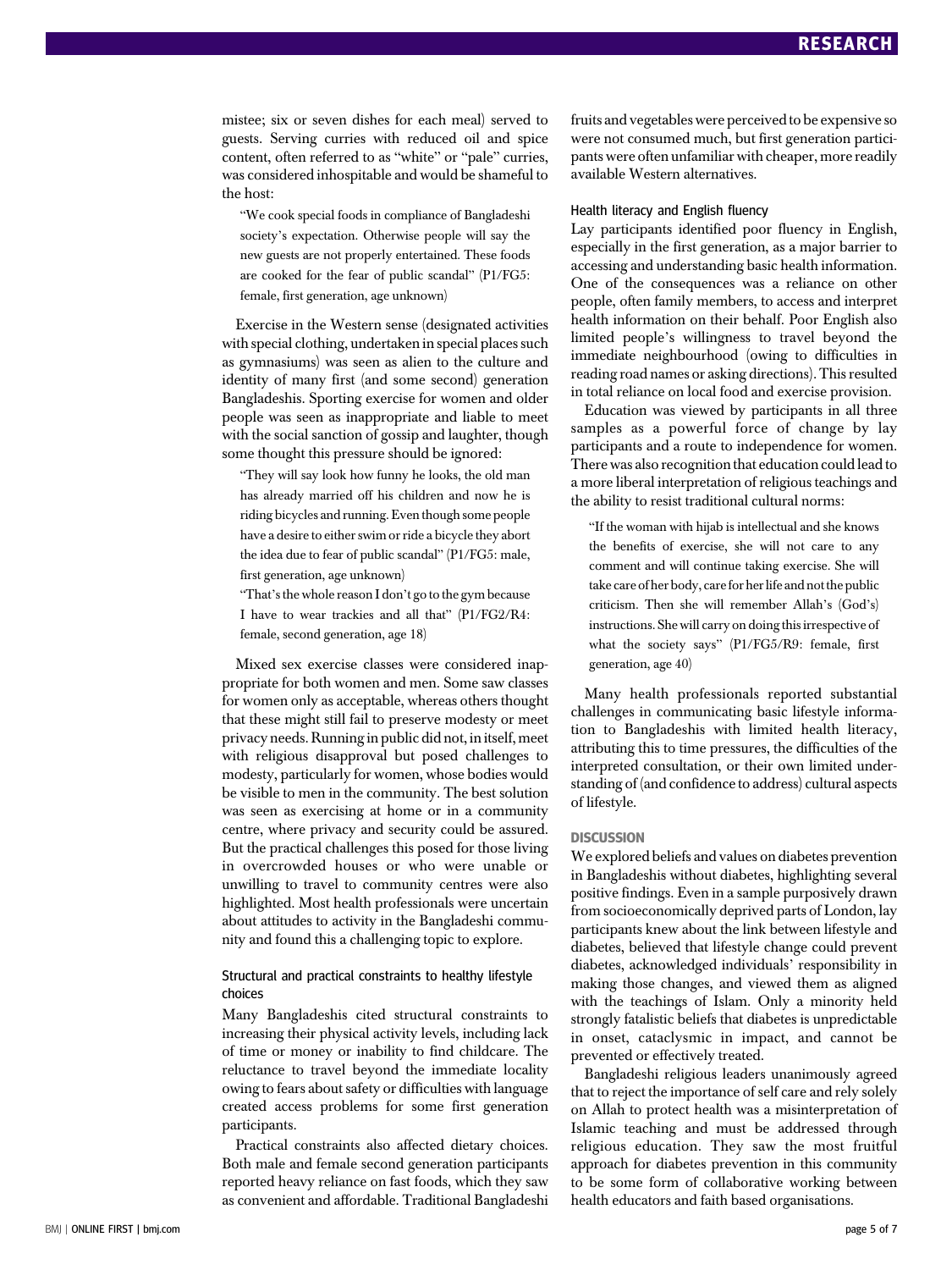#### WHAT IS ALREADY KNOWN ON THIS TOPIC

Diabetes is common in people of Bangladeshi origin living in the United Kingdom

Prevention of diabetes is possible through lifestyle change

#### WHAT THIS STUDY ADDS

Most Bangladeshis in this study had fair knowledge about the causes of diabetes and how to prevent it, and were keen to take personal responsibility for healthy lifestyle change

The principles of dietary and physical activity changes to prevent diabetes were seen by Bangladeshi lay people and religious leaders as aligned with the teachings of Islam, but advice on the nature of these changes must be adapted to cultural and religious norms

Health professionals admitted withholding preventive advice from Bangladeshis because of an incorrect perception of "fatalism" and lack of confidence in discussing "cultural" issues

> Our findings suggest that the main barrier to positive lifestyle change in this community is not lack of knowledge but a complex value hierarchy in which what is accepted to be healthy (small portion size, limited rich and fatty food, regular activity) is seen as less important than the social norms of hospitality, the religious requirement for modesty, and the cultural rejection of a "sporting" identity or dress (especially for women, older people, and senior members of society). Previous research has highlighted the important role of hospitality in first and second generation South Asian women (Punjabi) in Glasgow and its role in risk of heart disease.<sup>18</sup>

> The powerful effect of social norms on an individual's behaviour suggests that education and raising awareness alone may be insufficient to effect change in behaviour for some individuals. Our data highlighted important moral conflicts between individualist and collectivist goals (for example, the individual goal of healthy eating compared with the shame to the family of not providing guests with generous "special menu" food), and even second generation participants struggled with these conflicts. Contemporary health promotion is (arguably) built on assumptions of individualism and self investment and may need to be rethought for societies with a collectivist history.

> Practical and structural barriers to a healthy lifestyle (lack of time or money, difficulties with childcare, poor housing, fear of crime, reduced access options due to limited fluency in English), were clearly evident in this study. These constraints, along with modesty and identity issues, may explain the much lower levels of participation in formal exercise programmes in Muslim communities compared with European populations, particularly for women.<sup>19-23</sup>

> The strong theme among lay participants of individual responsibility and control in the prevention of diabetes conflicts with a recently published study, which reported that white respondents (with diabetes) internalised responsibility for developing diabetes through lifestyle whereas Pakistani and Indian respondents externalised responsibility, reporting general life circumstances and the migration experience as central to the cause of their diabetes.<sup>24</sup> This discrepancy may be explained either by differences in ethnic subgroups,

or to differences in methodology and topics explored. The differences in ethnic subgroups is supported by the sharp contrast between our own findings and those of previous studies on Bangladeshi immigrants to London,<sup>825-28</sup> and by the fact that the London Bangladeshi community is known to have undergone substantial social transition in the past 20 years.<sup>29</sup>

Lay participants in our study placed high importance on family support in the prevention of diabetes. Others have shown that such support improves self management $30\,31}$  and dietary adherence in established diabetes.32 33The type of support described in our study was generally positive, but social support can be problematic. $3435$  If a new behaviour is integrated with one's own values and sense of self with no feelings of being controlled this may improve maintenance of change and can be facilitated by a sense of ownership and agency.36 37 Family policing of healthy behaviour may convey mistrust and inhibit the process of integrated internalisation.<sup>38 39</sup> This theory was, however, developed in white populations and there is no empirical evidence that a more controlling form of family support is necessarily counterproductive in Bangladeshis.

Lay participants talked about the critical role that poor fluency in English played in constraining healthy lifestyle choices. Lack of basic literacy skills is recognised as an important factor in health inequalities.40 Our finding that "educated" Muslim women were seen as better able to resist social pressure and make up their own minds about taking exercise suggests that critical health literacy<sup>41</sup> may be a prerequisite for the goal of empowerment in ethnic minority groups.

Health professionals held several incorrect views(for example, that obesity is valued in Bangladeshis<sup>42</sup>); they expressed a lack of confidence in their ability to provide culturally relevant advice on lifestyle. Given the increasing prevalence of overweight and diabetes and the importance of effectively addressing lifestyle related diseases it seems critical that professional education on culturally competent lifestyle interventions and approaches to delivering these must be addressed.

From a research perspective, the British Bangladeshi community has often been classed as "hard to reach," owing to poor fluency in English and cultural barriers. We attribute the success of this study to including bilingual Bangladeshi researchers, investing time and energy in establishing trust with the community, identifying and engaging key stakeholders across the health and wider economy, and choosing a research method that capitalises on the community's strong oral tradition.

CG was funded to undertake this research through a project grant from Diabetes UK. We thank the participants who gave generously of their time; Farah Suraiya, Mohammed Lais, and Tasnuba Subhani for their translation services; and members of the project advisory group.

Contributors:CG, TG, and PK designed the study. CG, SS, and RB recruited and ran the focus groups. CG and TG analysed and interpreted findings and wrote the paper. PK, RB, and SS provided feedback on earlier drafts. CG, PK, and TG are guarantors for the study.